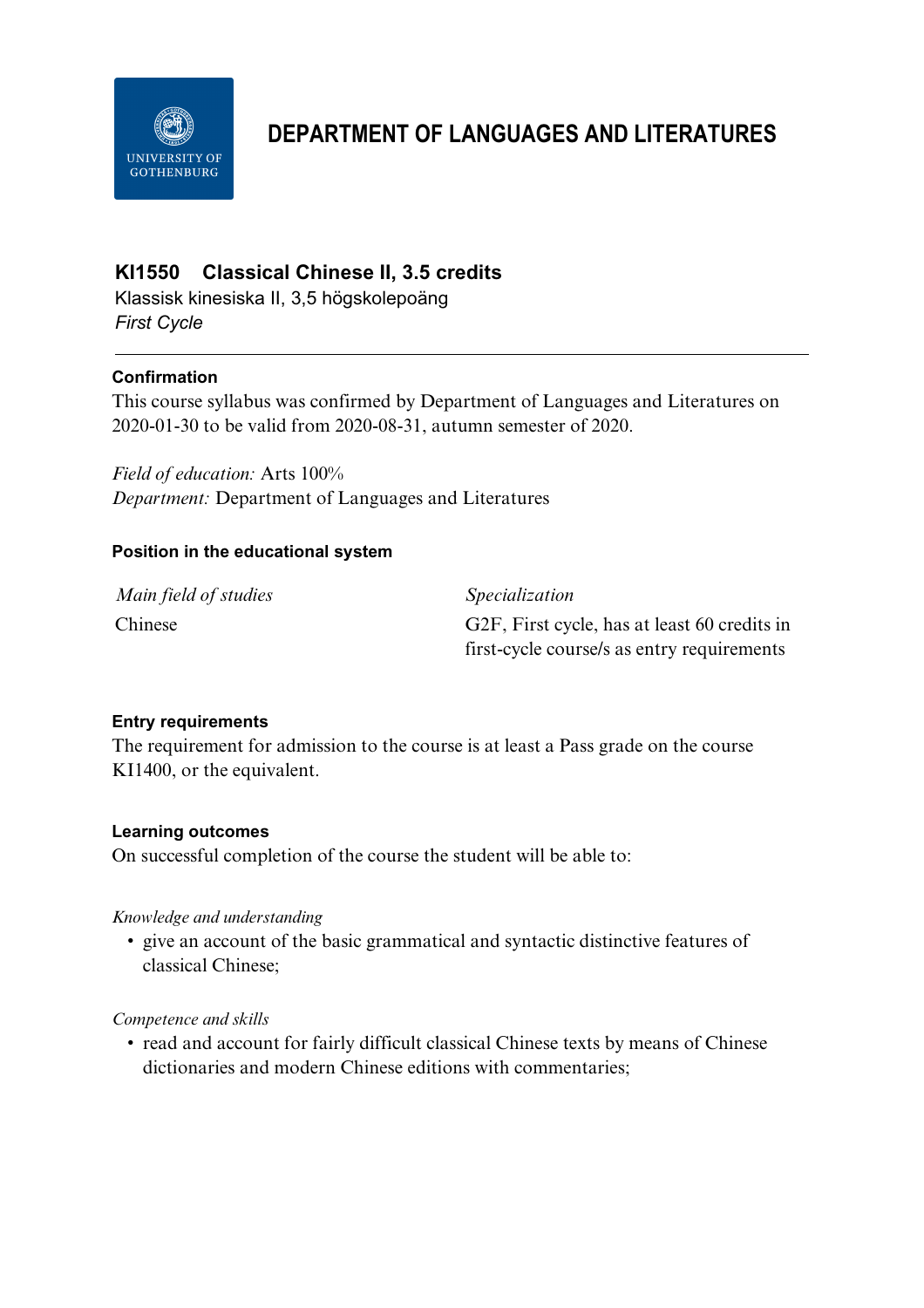#### *Judgement and approach*

• carry out critically reflecting analyses of classical Chinese texts.

#### **Course content**

The course is a continuation of Classical Chinese I and aims to develop the student's knowledge of classical Chinese grammar in the philosophic discourse that is expressed in the two works Lüshi chunqiu and Huainan zi from 239 and 139 B.C. respectively. To some extent also stylistic and linguistic distinctive features of texts that Zuozhuan, Lunyu and Laozi are analyzed, what separates these from one another and what role the texts have played in the then ideological discourse.

#### **Form of teaching**

The teaching is given as lectures.

*Language of instruction:* Swedish and Chinese

#### **Assessment**

To what extent the student has achieved the aim of the course is tested through written tests.

A student who has failed a course item is eligible for a retake exam/assignment. In connection with written assignments, supplementary assignments may be offered in order for the student to achieve a Pass grade. Such a supplementary assignment should be done within the stipulated time (normally five working days after the result has been posted). Otherwise a Fail grade will be reported.

A student who has completed an exam/assignment with a passing grade is not eligible for a retake for the purpose of receiving a higher grade. Nor may a student withdraw a test/assignment once it has been submitted for the purpose of avoiding receiving a grade for the work.

If a student who has been failed on the same examining course component twice wishes to change examiner before the next examination session, a request of this kind shall be sent in writing to the department responsible for the course and shall be granted unless there are special reasons to the contrary. (Chapter 6, Section 22, Higher Education Ordinance).

In case the course has been discontinued or undergone any larger changes the student is guaranteed access to at least three additional examination sessions (including regular examination sessions) within the time of at least one year. As regards internships/placement the same as above applies, with the exception that examination is